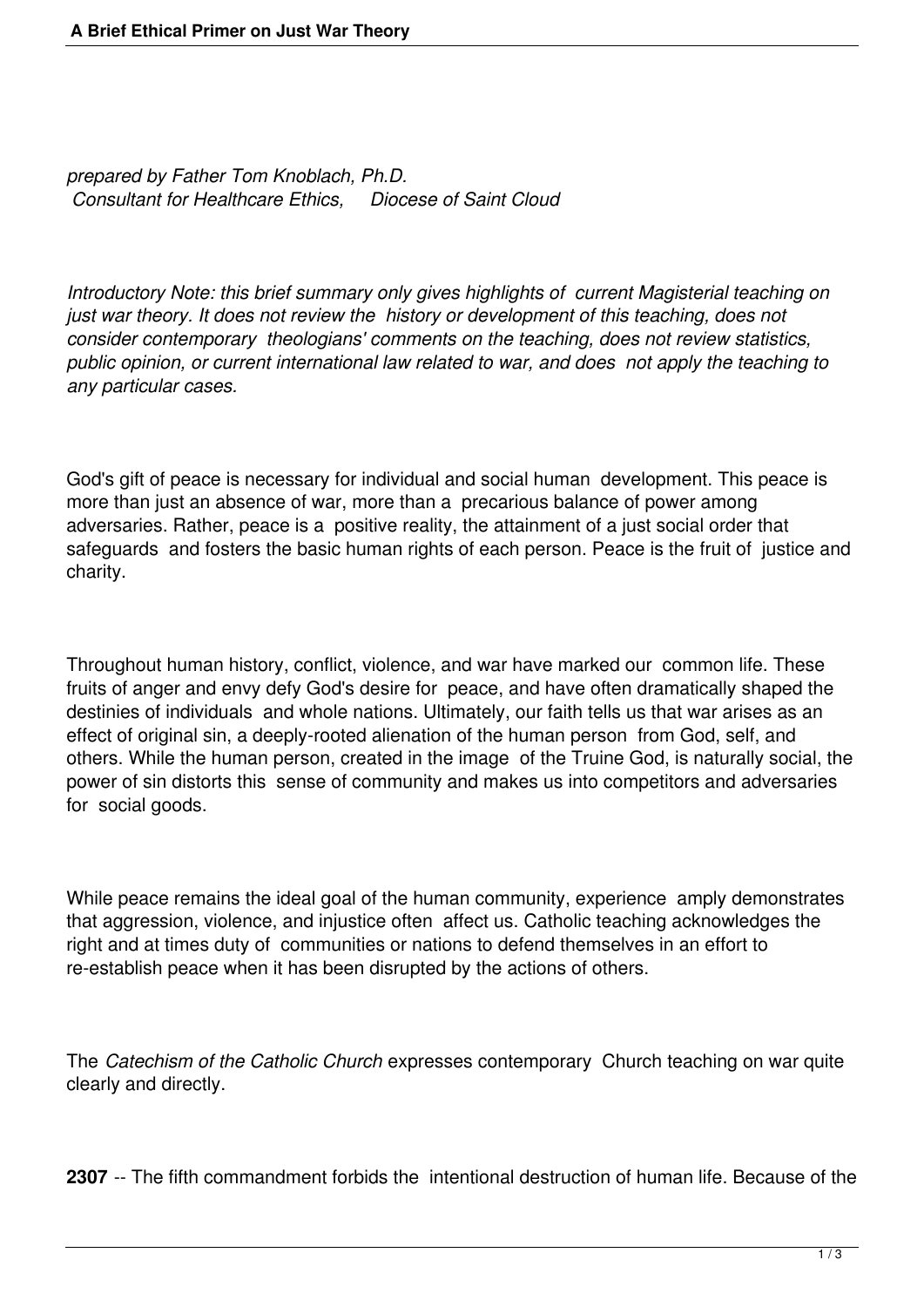evils and injustices that accompany all war, the Church insistently urges everyone to prayer and to action so that the divine Goodness may free us from the ancient bondage of war (see *Gaudium et spes*

81, 4).

**2308** -- However, as long as the danger of war persists and there is no international authority with the necessary competence and power, governments cannot be denied the right of lawful self-defense, once all peace efforts have failed (Gaudium et spes 79, 4). self-defense, once all peace efforts have failed (

This teaching clearly speaks of the genuine need for legitimate self-defense as the prerequisite for actions of war. This is an extension of the principle of legitimate self-defense for individuals, in which the threat of harm must be grave, real, and immediate; there are no alternatives to violent resistance; and the force used to resist the harm must be only that which is necessary. Thus Catholic teaching would in no way justify initiating violent conflict, attacking others without due provocation, or in other ways inciting war. Further, it would oblige us to first seek non-violent means to resolve conflict, such as diplomacy, economic sanctions, and trade embargoes.

Due in part to its understanding of the effects of original sin on the human condition and on the necessity to struggle against evil in the world, Catholic tradition has been consistent in interpreting the Gospel as allowing a Catholic to participate in and support a war for national defense in certain carefully delineated conditions. The Catechism summarizes them neatly:

**2309** -- The strict conditions for legitimate defense by military force require rigorous consideration. The gravity of such a decision makes it subject to rigorous conditions of moral legitimacy. At one and the same time:

 - the damage inflicted by the aggressor on the nation or community must be lasting, grave, and certain;

 - all other means of putting an end to it must have been shown to be impractical or ineffective;

- there must be serious prospects of success;

 - the use of arms must not produce evils and disorders graver than the evil to be eliminated by their use. The power of modern means of destruction weighs very heavily in evaluating this condition.